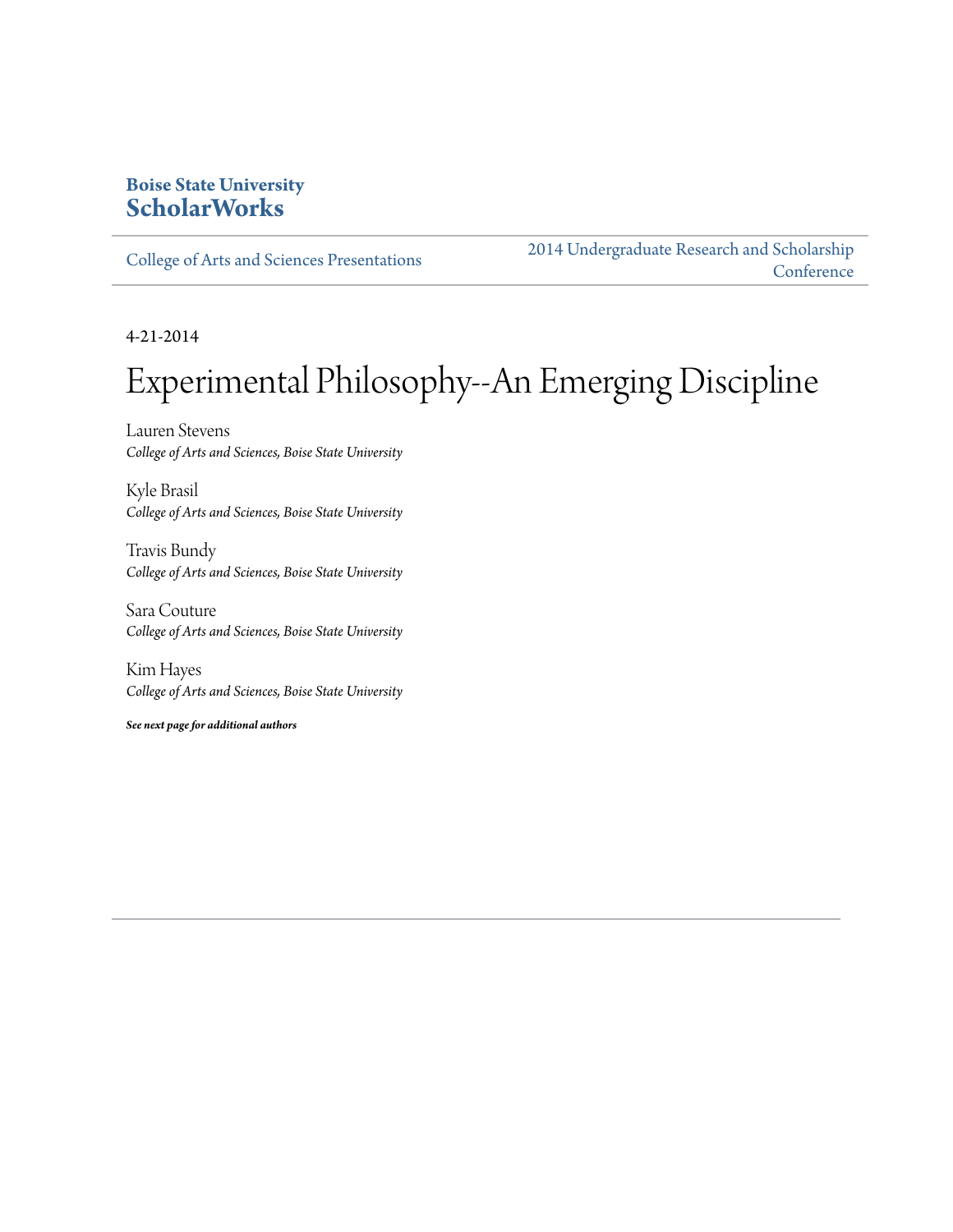#### **Authors**

Lauren Stevens, Kyle Brasil, Travis Bundy, Sara Couture, Kim Hayes, Drew Lindgren, Amanda Lynch, Jared Talley, Patrick Beach, Stephen Crowley, and Kimberly McAdams